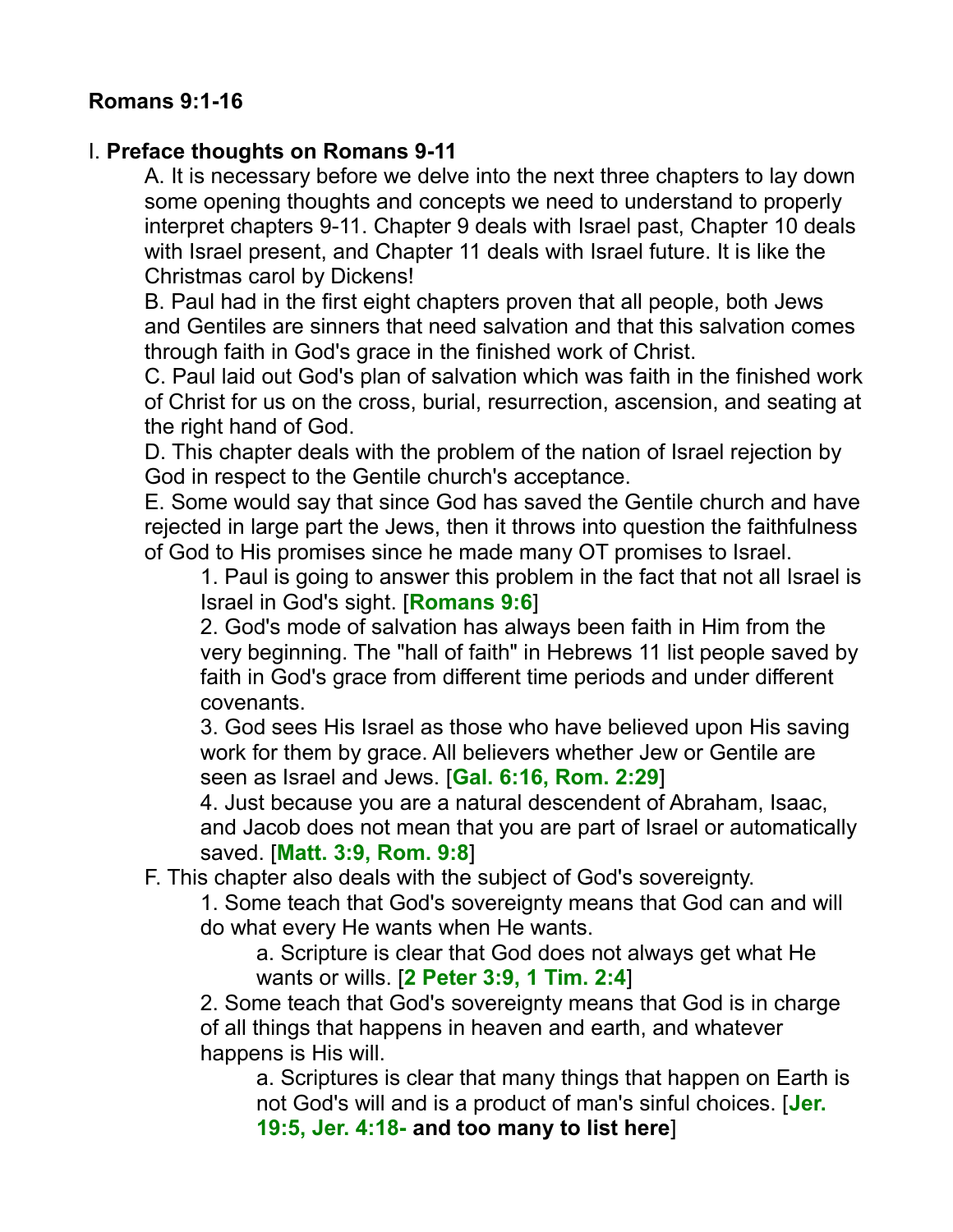3. Some teach that God's sovereignty means that man has no free will or power to choose so God makes all decisions for creation and for mankind.

a. Scripture is clear that man [both saved and unsaved] from the very beginning until today have the power of choice. [**Josh. 24:15, Deut. 30:19, Josh 24:22, Judges 10:14 and way too many to list here!**]

4. Some teach that God's sovereignty means that God chooses the individuals who will get saved and who will get damned. Those who He chooses to save, He regenerates them and then causes them to believe in Him.

a. Scripture is clear that salvation is based upon God's grace through man's free exercise of faith. Faith precedes regeneration. [**Eph. 1:13**]

5. True biblical sovereignty means that God is sovereign in that He can do anything **within His own character and nature** that He wants to do. God cannot sin because it is against His character and nature. So it is false to say God can do anything.

6. Many do not understand the fact that God in His Sovereignty has **limited Himself**! He chose to do this. No one made Him! Again, many do not see this. God has made promises and covenants to and with mankind. Because of the character and nature of God as being Faithful He cannot break those promises and covenants. He has limited Himself therefore in that He must do and He must fulfill what He said to do. All contrary possible choices He could make are no longer an option for God. They are off of the table because God is limited to act upon His nature of Truth and Faithfulness.

7. In God's Sovereignty He has chosen a **way of salvation** and a **mode of receiving this salvation**. Salvation is through Christ Jesus' gracious finished work in man's behalf through faith on man's part. This is God's divine choice for salvation. We do not have a say in that. We can't get around that. We can't change it if we don't like it. Anyone who meets this requirement for salvation is saved and becomes God's elect. God foreknows who will do this. [**Rom 8:29**] Who God foreknows will meet this requirement is saved and is the elect of God. Israel in large part did not want to accept God's sovereign way of salvation [grace] and the mode for receiving it [faith]. They wanted to be saved by the Law and their own obedience to it. God therefore rejected the Jews because of it. He turned to the Gentiles and offered His plan and stipulation and those that agreed with it were saved and chosen. Since they agreed, then God saved them and called them His elect. Now, many Jews accepted God's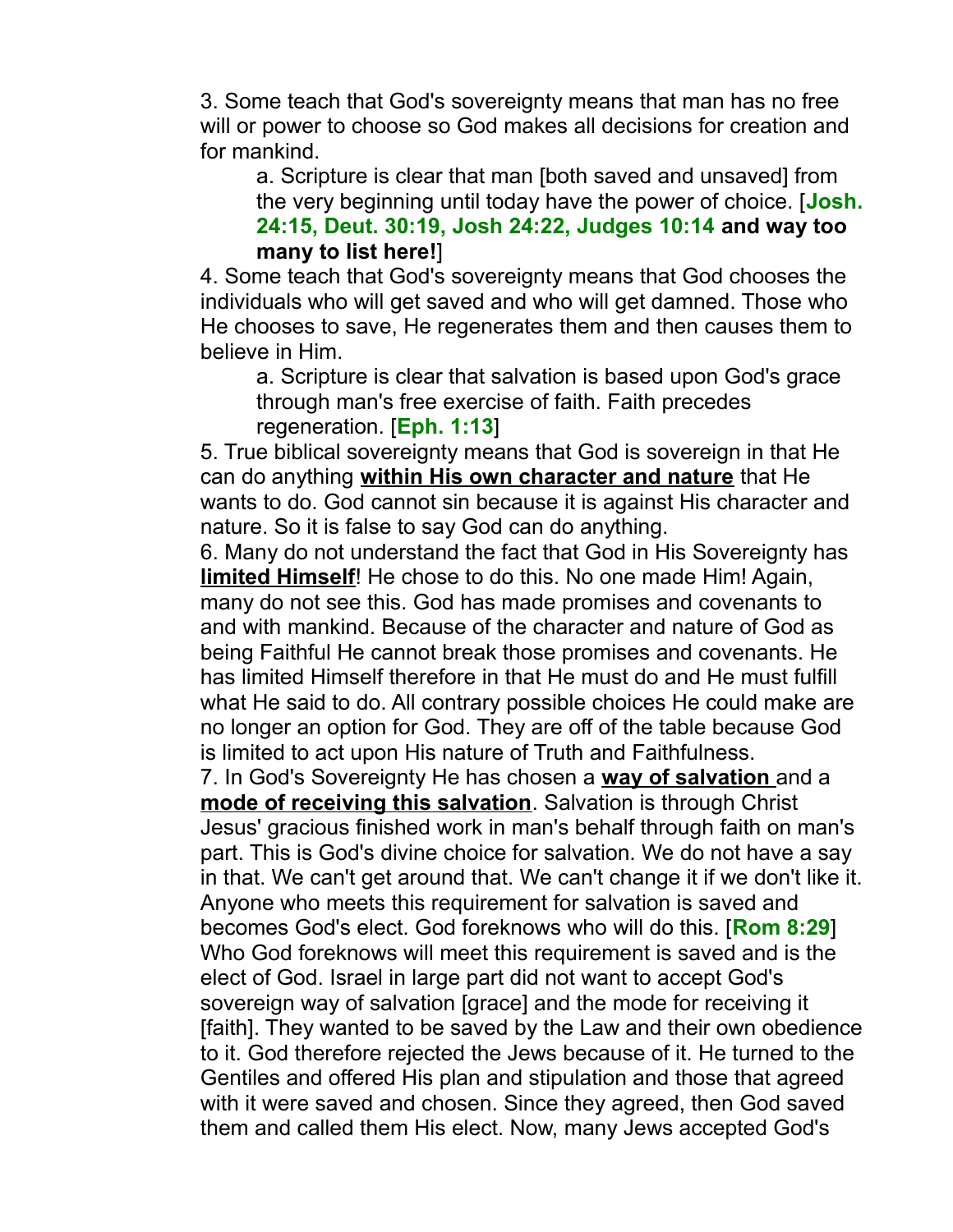sovereign choice of the way of salvation and the mode of receiving it and believed upon Christ and they also were saved and are the elect. All believing people are seen as God's Israel.

G. Calvinists love to use this chapter to teach errors about God's sovereignty. They use this chapter to prove that individuals are chosen by God to be saved and others are chosen to be damned apart from their choice in the matter.

1. It is important to know in studying chapters 9-11 that **individuals are not the subject in view.**

2. The subject in these chapters are the nation of Israel and the Gentiles. These chapters deal with God's election of Israel initially and the Gentiles later, not individual election or salvation.

3. God will show that Israel rejected God's choice of salvation by grace while the Gentiles accepted it.

4. Again, Paul is not talking about individual salvation here. Paul in this chapter is not teaching that God just willy-nilly chooses to love some people, saves them, and gives them faith, and others he hates and sends them to hell depriving them of faith. He is talking in this section of scripture about the nation of Israel who was originally chosen by God because of their faith, but after wards they rejected grace and clung to their own works through the Law, so they were later rejected. The Gentiles later were accepted because of their faith, but warns that if they don't continue in God's grace they too would be rejected! [**Rom 11:22**] These chapters deal with God's acceptance that is based upon God's grace and God's rejection based upon works, self-righteousness, and unbelief.

5. Many have made these chapters hard to understand but really they are simple if you understand the above concepts.

#### 1. **I tell the truth in Christ, I am not lying, my conscience also bearing me witness in the Holy Spirit,**

- A. **I tell the truth in Christ**
	- 1. **tell** Gr. **lego** *to relate, to give a discourse*
	- 2. **truth** Gr. **aletheia**
	- 3. **in Christ** Paul is basically saying here "by the God's honest truth"
- B. **I am not lying**
	- 1. **lying** Gr. **pseudomai** *utter an untruth or try to deceive*. We get the word pseudo from this.
	- 2. Paul is saying this because what he is about to say is incredulous. He is about to say that he is willing to be cut off from Christ and go to hell if the Jews could get saved. This is an unbelievable statement!
- C. **my conscience also bearing me witness**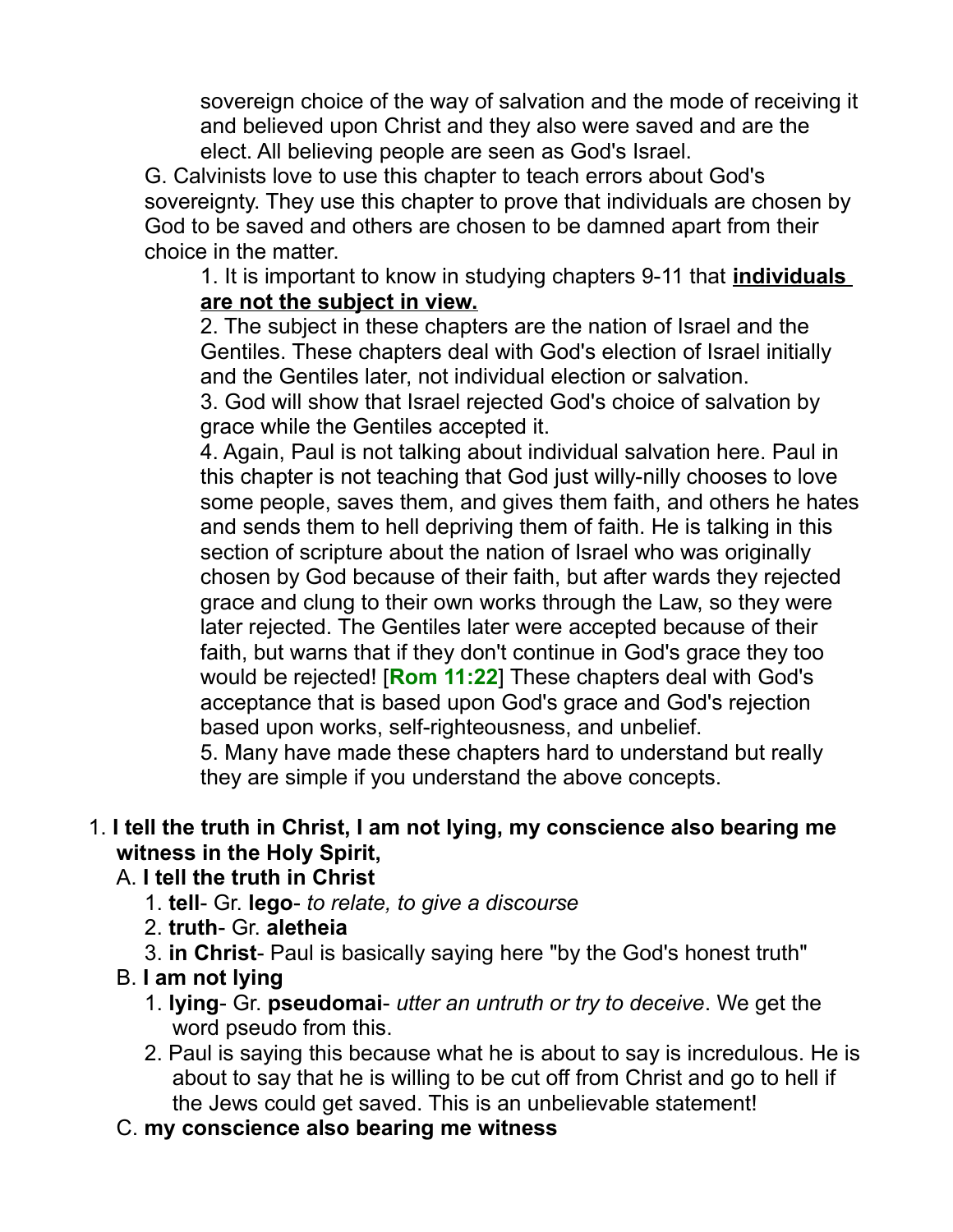#### 1. **conscience**- **suneidesis**- **sun-with; eido- to know by perception.**

- a. The conscience entered into man when they ate of the fruit of the knowledge of good and evil. Before the fall Adam did not have a moral conscience. Paul calls our conscience as the "work of the law written upon our heart". [**Rom. 2:15**] Eating of the tree of the KNOWLEDGE of good and evil produced a conscience in us. Our conscience is then the inner knowledge of the heart of what is right and wrong. Some of that knowledge is placed in our heart at birth but a larger amount of knowledge is learned in life. God has placed the Ten commandments in our conscience. We inherently know that adultery, murder, lying, and stealing are wrong. Any remote tribe in Africa knows this. This knowledge has been placed in our heart. Our conscience is not only based upon knowledge God has placed in the heart but also knowledge placed there from being taught in life.
- b. Our conscience is a good guide if it has been trained according the New Covenant.
	- 1. The conscience can become evil- [**Heb. 10:22**]
	- 2. The conscience can be seared- [**1 Tim. 4:2**]
	- 3. The conscience can be weak- [**1 Cor. 8:2**]
	- 4. The conscience can become defiled- [**Titus 1:15**]
	- 5. The conscience can become good. [**1 Pet. 3:16**] It becomes good when it is training in line with the Word of God. You can have a pure conscience. [**1 Tim. 3:9**]
- c. Outside of the inherent laws of God written in our heart, our conscience operates largely upon what we know to be right and wrong. We can be taught something is wrong, and it really isn't, but our conscience can tell us it is. We could have been taught growing up that going to a football game is evil and if you go to one your conscience with bother you. Our conscience is our guide of what we believe is right and wrong. If the conscience is properly trained by the New Covenant then it is a safe guide.
- d. A safer guide than our conscience is the inward witness of the Spirit in our spirit. [**Rom. 8:16**] We can get an inward witness that something is wrong even if our mind and conscience does not think it is. You can be almost ready to board onto a plane and you get an inward witness not to get on the plane. It is not evil to get on the plane, but God is directly communicating to your spirit not to get on the plane. It doesn't make sense to not get on the plan but you just have an inner knowing in your spirit not to. Never go against the inner witness of your spirit. It is always a safe guide. Follow it even if it does not make sense! Our conscience will bug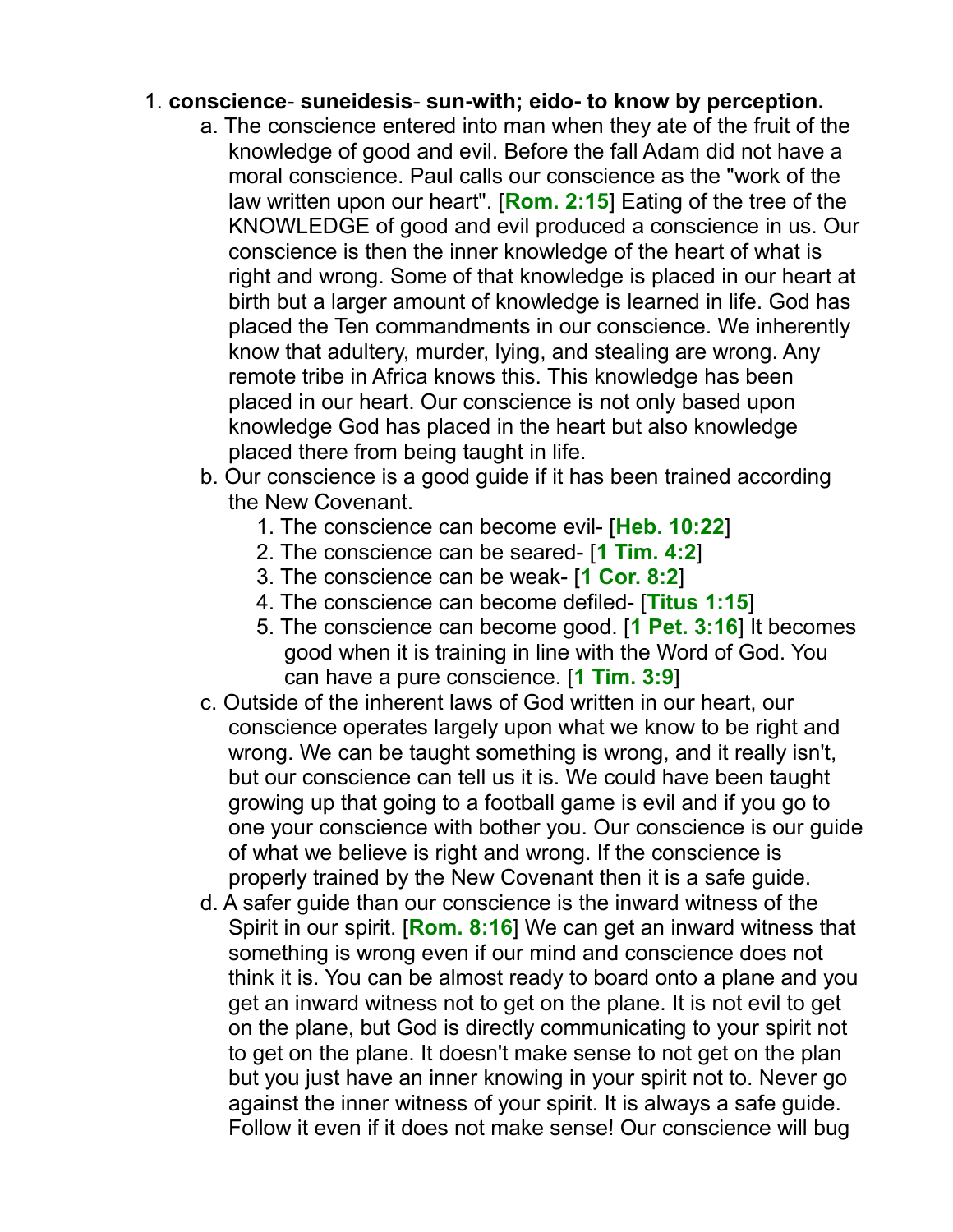us based upon what we have been taught to be right and wrong. Since that can be faulty, our conscience is not always a safe guide for us.

- e. It is important to keep a pure conscience however. Never violate your conscience. If you do then you will not have full confidence towards God. [**1 John 3:20-21**] In other words if your conscience bothers you then your faith will be hindered in receiving the grace of God. God grace is available but it must be received by faith. If our faith is crippled by a bad conscience we will have trouble receiving from our side.
- f. It is possible that our conscience will tell us that God is angry with us and that He has separated from us because of our sin. This is not in line with the Word. [**Romans 8:33-35**] The conscience is not been taught properly and thus it will bother us wrongly. When our conscience "knows" something against us, God knows ALL the things that was carried by His Son on the cross. He knows us in the spirit and not the flesh. [**1 John 3:20-21**]
- g. The conscience will be cleared by accurate knowledge of the Word of God and by confession of sin to God and others if necessary. God has been reconciled to us by the blood of Jesus. Our conscience often is only cleared by accurate knowledge of the Word of God and confession to God and others. God has provided complete and eternal forgiveness but our heart must receive it just like our sick body has to receive the healing that Jesus provided. Thus it is scriptural to confess our sins to God. This is not to make God reconciled to us, but to reconcile our heart to God. God has reconciled Himself to us by one meansthe blood of Christ! Not confession or works or any other thing! God operates upon a blood economy when it comes to forgiveness of sins.

## 2. **bearing me witness**- Gr. **summartureo**- *to testify jointly*

1. The conscience is a testifier of the truth you perceive and know. We often lie to yourselves to soothe our conscience. This is because our conscience is testifying to us of what we really believe to be true. If we do this long term we can sear our conscience and not be able to hear it any longer.

## C. **in the Holy Spirit**

- 1. When our conscience lines up with the Word and the witness of the Holy Spirit, we are good to go!
- 2. Paul is being honest with what is in his heart. God knows it and Paul knows it. He is not denying it.
- 3. He had a true burden for his countrymen. True burdens however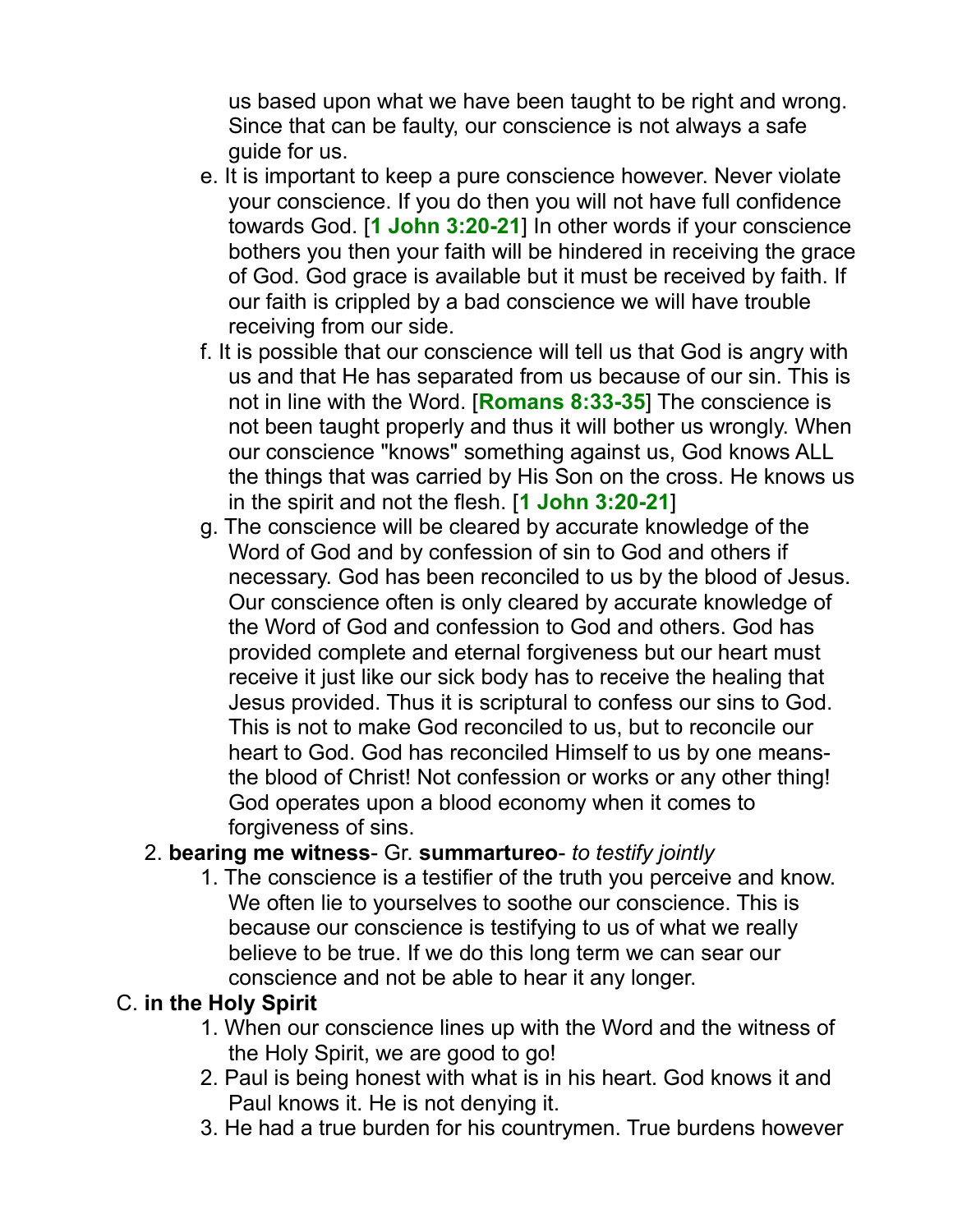can be drawn out of bounds and lead us astray and become false burdens.

- 4. This burden on Paul did just that. He set his course for Jerusalem to minister to the Jews when God clearly and repeatedly had revealed to him that his ministry was the Gentiles. [**Gal. 2:9**] Paul in this case will not listen to God warn him not to go to Jerusalem. A true burden will turn into a false burden.
- 2. **that I have great sorrow and continual grief in my heart.** 
	- A. **great sorrow** Gr. **megas lupe** *mega sadness and grief.*
	- B. **continual grief** Gr. **adialeiptos odune** unremitting *consuming grief, pain, sorrow*
		- 1. Our emotions are always a product and reflection on what we think on. Obviously Paul's thoughts were constantly dwelling on the Jews. Paul was to put his focus on the Gentiles. However, He was only thinking about the Jews.
		- 2. I personally believe that Paul up to this point never really settled in his heart His call to the Gentiles. Yes, he cared about them, but I believe Paul thought he should have been the apostle to the Jews instead of Peter. In his mind there was no one more qualified! Paul was classically trained by Gameliel and no one knew the OT better than he. If anyone could teach and proof Christ was the Messiah it was he. If anyone could argue as good as he, Paul did not know of any. We see that everywhere Paul went he tried to minister to the Jews. He tried to argue with them out of the scripture and make people see the truth. It never really worked! He would be kicked out of town. With no other choice he would turn to the gentiles and preach to them and revival broke out! The gentiles loved him and his message! Paul's gift and grace was to minister to the gentiles and not to the Jews. Paul thought that because of his training and knowledge he was the best person to minister to the Jews. However, God selected Peter. He did this because God's kingdom is not advanced by arguing people into it. Peter had no formal training in Jewish matters or theology. He was an ignorant fisherman. He had to trust fully in God. Peter trusted God and operated in the power of God which ministered to the Jews. If he would have tried to argue with them it would have not worked. Now, Paul was sent to ignorant Gentiles who had no knowledge of the Old Testament or the Law. He could not use his vast knowledge to preach to them. They did not know the OT or Jewish theology. He was left to just trust God and His power flowing through Him. Paul even said that when he came to Corinth [largely Gentile city] he was in fear and trembling and only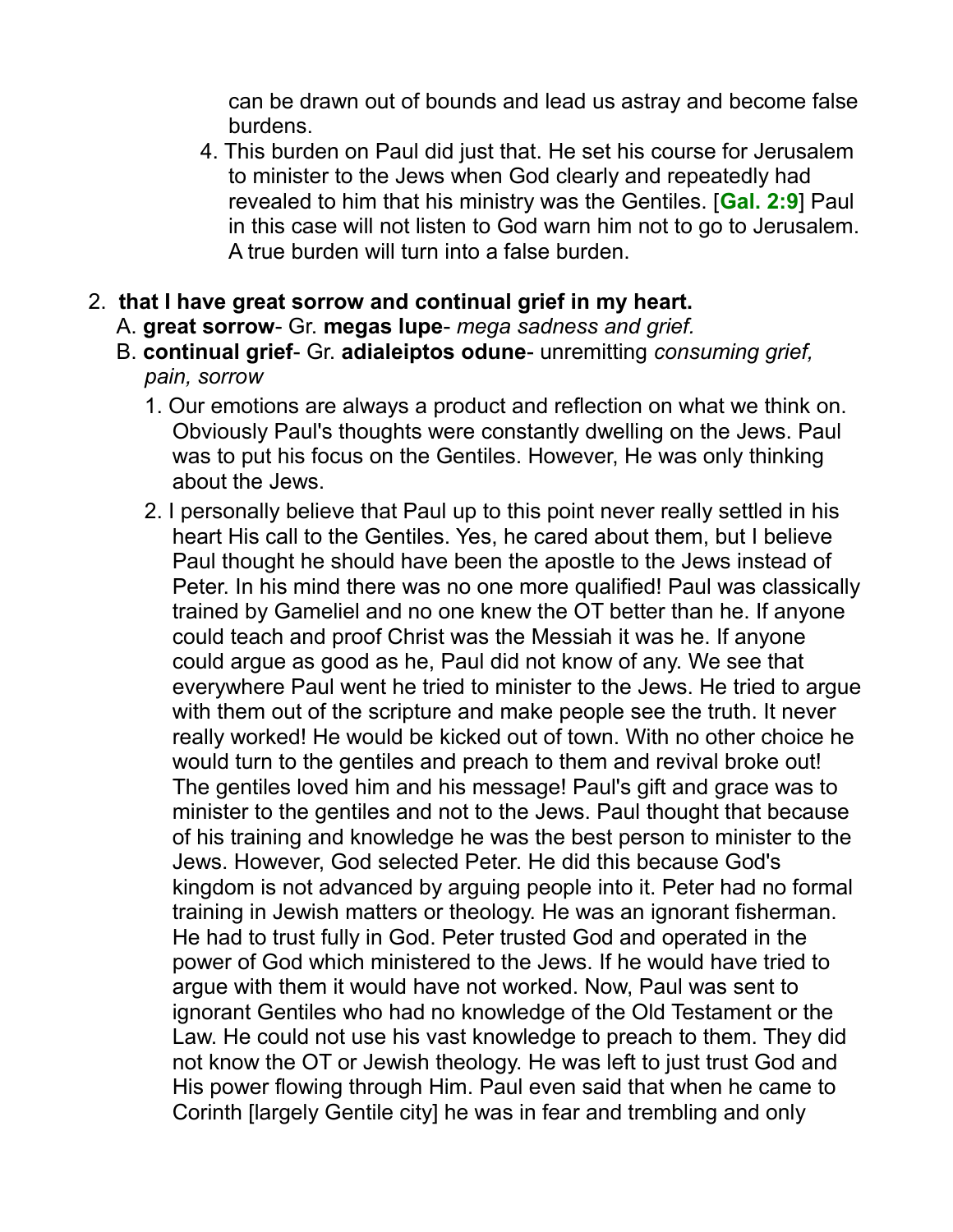determined to know and preach the simple gospel of Christ and the power flowed through him! [**1 Cor. 2:2-5**]

- 3. Paul caused himself all that grief because he took on a burden that was not his to carry. It caused him to get off in his ministry. Later he got back where he was supposed to go. We see in this very book of Romans that he felt a call to come to the Romans but he was going to follow his burden to minister the Jews first and then come to them. [**Rom. 15:23- 25**] Paul was warned repeatedly not to go to Jerusalem but he did not listen. He got to Jerusalem, played a hypocrite, and never got to preach the gospel. He got himself arrested and guess where he was sent as a prisoner? To Rome! The very place God was leading him to go before he got off. Only now he would go to Rome as a prisoner instead of a free man.
- 3. **For I could wish that I myself were accursed from Christ for my brethren, my countrymen according to the flesh,**
	- A. **could wish** Gr. **euchomai-** *to wish or pray*. This is not the prayer of faith, but a petition that has a doubtful conclusion.
	- B. **accursed from Christ** Gr. **anathema** *excommunicated, cut off, cursed.*
		- 1. Many view this as very noble of Paul.
		- 2. This is very bad by Paul. Paul is off base here. He was placing men above his relationship with Christ.
		- 3. Most people hold Paul as sinless and that he never made mistakes as a Christian. This is just false. Paul was a man just like us and he made mistakes like all the other men of the Word of God. God is not shy about putting man's successes and failures in the Word of God. He just lays it out like it happened and it is up to us to see it. God does not introduce someone's mistakes in the Word. It does not say, "Now pay attention Abraham is going to blow it now with Hagar the Egyptian handmaid!" It does not say, "Watch closely here because David is about to blow it big time with Bathsheba." It does not say, "Now Peter is about to screw it up again by putting his foot in his mouth!" No, we must see it and realize they made a mistake and learn from it! Somehow we don't do this with Paul like we should. We just gloss over things and twist them around so that his mistakes are somehow noble! Paul missed it here when he went to Jerusalem which we will look at now.
			- a. On his way to Jerusalem God will warn him not to go to Jerusalem!
			- b. Paul is told by believers on the way clearly **by the Holy Spirit** not to go to Jerusalem. [**Acts 21:4**] They were not speaking from personal concern for him, but it says they spoke by the Spirit of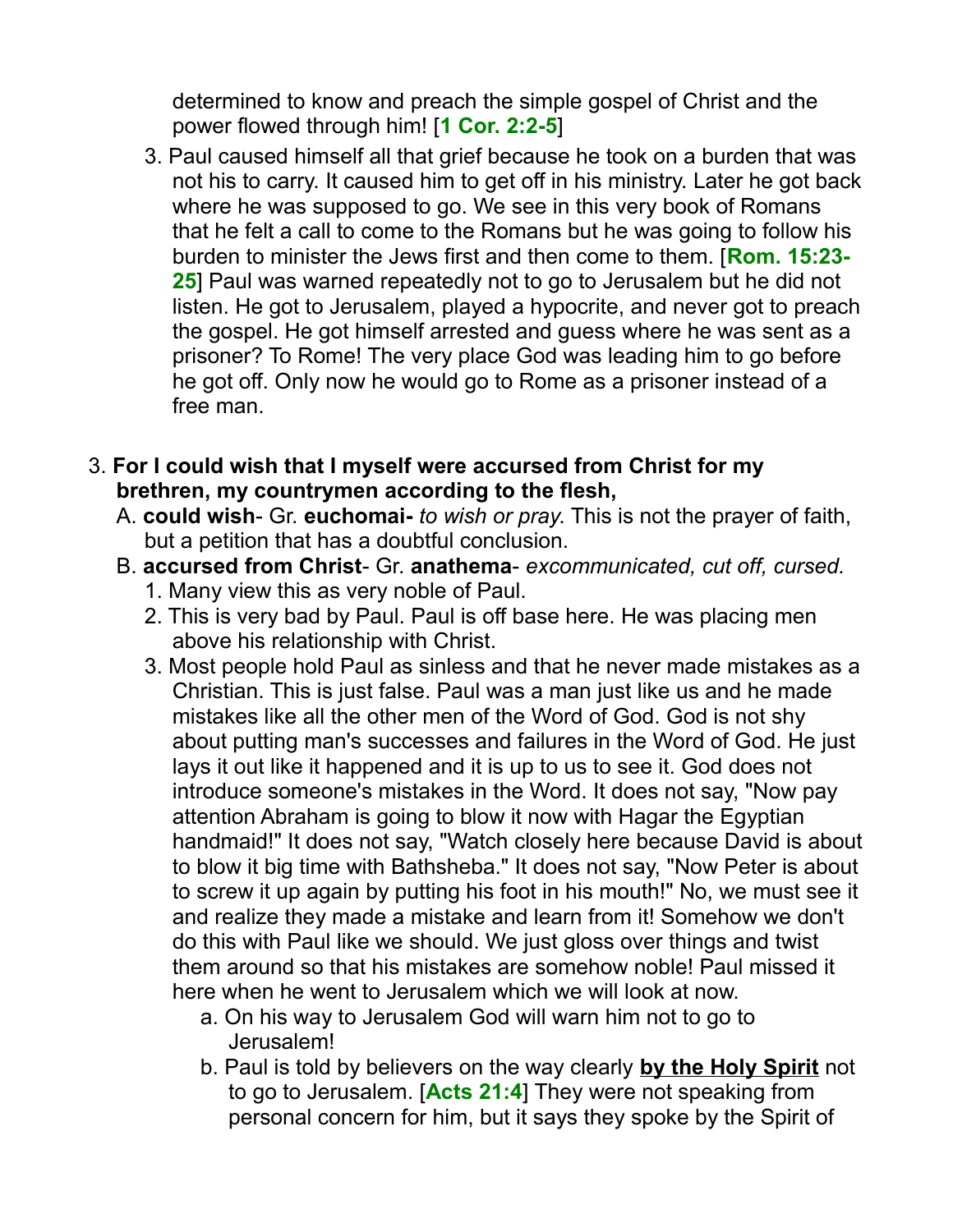God!

- c. Agabus, the prophet, came to Paul and warned him about going to Jerusalem. [**Acts 21:11**] After hearing Agabus' prophecy, Paul again sounds very noble! He said he was not only willing to be bound in Jerusalem but to die for the gospel. Again what sounds noble is not. It is dumb! Paul was not called to minister to the Jews! Paul was a type A personality and had a stubborn streak in him, which served him well most of the time, but not here.
- d. Lastly, God sends him an old disciple named Mnason to Paul. [**Acts 21:16**] The name Mnason means, "**Remember**!" It says Mnason was an old disciple. That does not mean he was just an old man, but it means Mnason was a Christian before Paul was. Mnason was a disciple when Paul was Saul of Tarsus. I believe God sent someone called "Remember!" to Paul so that he would remember how he was before he was born again. As Saul of Tarsus he would not listen to anyone. He stood there and listened to Stephen's sermon in Acts 7 and still stoned him! The same cold hard heart Saul had was still in the Jews in Jerusalem. God sent Mnason to him to remind him of this! But Paul did not listen.
- f. Finally Paul gets to Jerusalem and talks to church leadership. They tell Paul that they are glad he was there but that he had a bad rap with the Jews. They said the rumor was that Paul was teaching Jews that one did not need to observe the Law of Moses anymore like being circumcised. [**Gal. 5:2-3**] That was exactly what Paul was preaching. We see it in the book of Romans and Galatians! He taught this both to Jews and Greeks. The church leadership in Jerusalem basically told Paul that they did not believe that and that Paul needed to prove that he still obeyed and followed the law by taking a vow and sacrificing animals in the temple! Paul being pressured did it! [**Acts 21:20- 26**] He shaved his head and was in the temple almost ready to sacrifice animals that represented the death of his beloved Savior! Paul got caught in the temple and tried to explain himself. He wanted to share his testimony and the gospel in it like he always did, but he did not get that far. He got as far as God's call for him to go to the gentiles and they about killed him! Paul never got to preach any of the gospel to them like he wanted. He never got to Jesus dying on the cross for them and raising from the dead! Paul ended up making himself into a hypocrite like Peter did in Galatians! Paul got religious out of peer pressure. He almost sacrificed animals in the temple!
- g. Paul went before a trial and appealed to Caesar. Guess where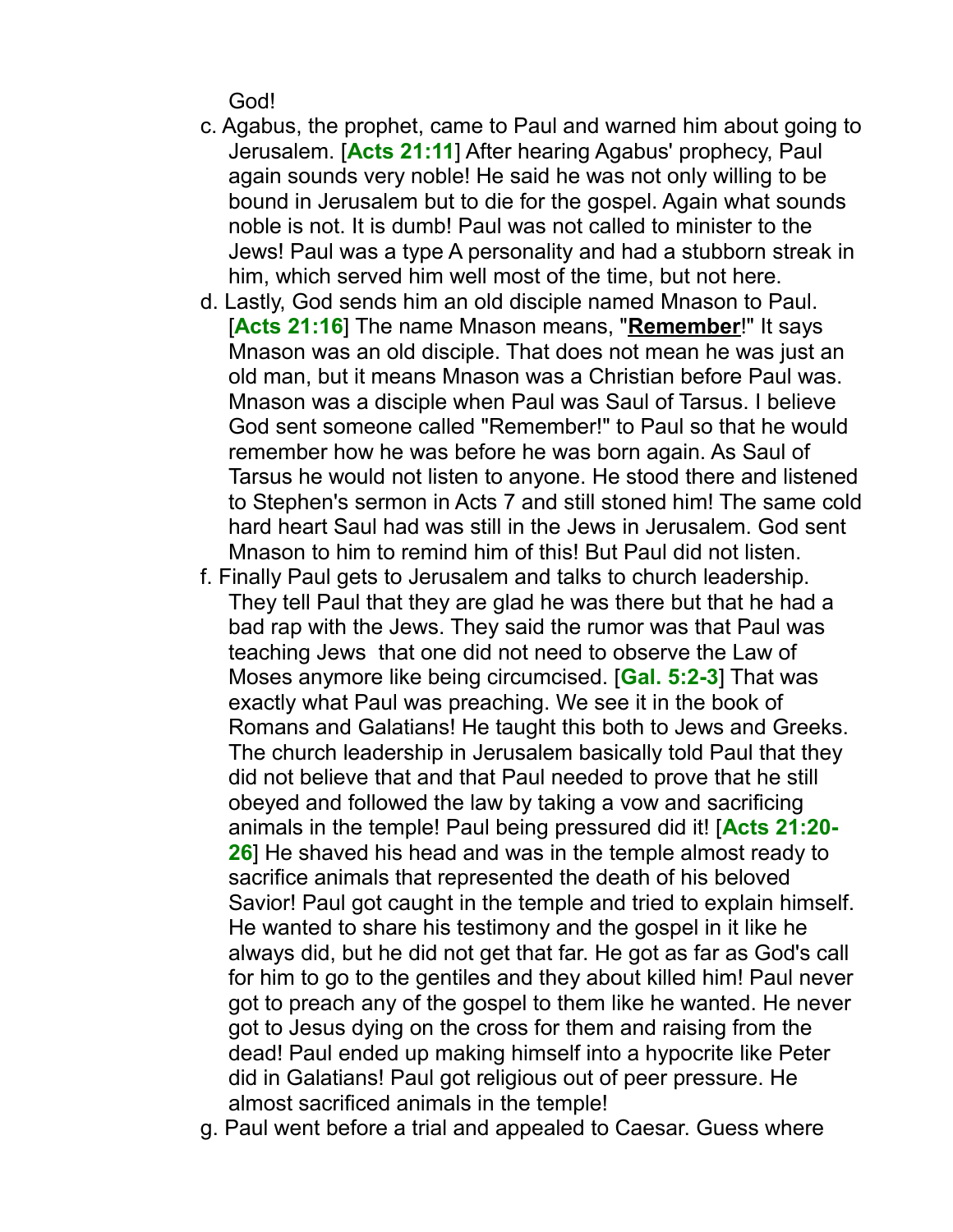Paul got to go? An all around expense paid trip to ROME chained as a prisoner. He would now go where he was supposed to go and preach to the gentiles.

- h. What lesson can we learn from Paul's mistake? We need to stay within our calling. Other callings no doubt seem very alluring. We may even feel we are better suited to do something other than the Lord told us to do. We must stick with what God called and graced us to do. If we will focus on that we will be blessed. If we start thinking about and focusing on areas that God has not instructed us about we will end up going there and getting off in our ministry.
- 4. **who are Israelites, to whom** *pertain* **the adoption, the glory, the covenants, the giving of the law, the service** *of God,* **and the promises;**  A. **who are Israelites**
	- 1. **Israelites** *descendents from Jacob [Israel]*
	- B. **to whom pertain the adoption**
		- 1. **adoption** Gr. **uiothesia** *son placing*
			- a. We saw in the last chapter how Christians are included in this adoption. God had adopted believing Israel. [**Ex. 4:22**] We will see that the natural branches were broken off [Israel] and we Gentiles were grafted in. [**Romans 11:17**] It was always God's intention to have sons. God has ordained that His sons will be born of Him from faith in His Messiah- Jesus Christ, not by natural birth.
			- b. Abraham was made righteous before he was circumcised. He then is a father of those not circumcised [the Gentiles] not just to a natural race born of Him. Those who are of the faith of Abraham are considered sons [huios[ of God. [**Gal. 3:29**]
			- c. The covenant of Abraham is a much wider covenant than just with natural Israel. It is wide open to all on the earth that will believe in the Lord like Abraham did. Those who do are considered Israel by God.
			- d. Jesus is Abraham's seed. When we believe in Him we are born again in Him and also become Abraham's seed and share in the adoption as sons.

## C. **the glory**

- 1. **glory** Gr. **doxa**
	- a. The law had glory.
	- b. It was glory to Israel to have the presence of God with them as they traveled in the cloud by day and pillar of fire at night. This presence was in the tabernacle and later in the temple. This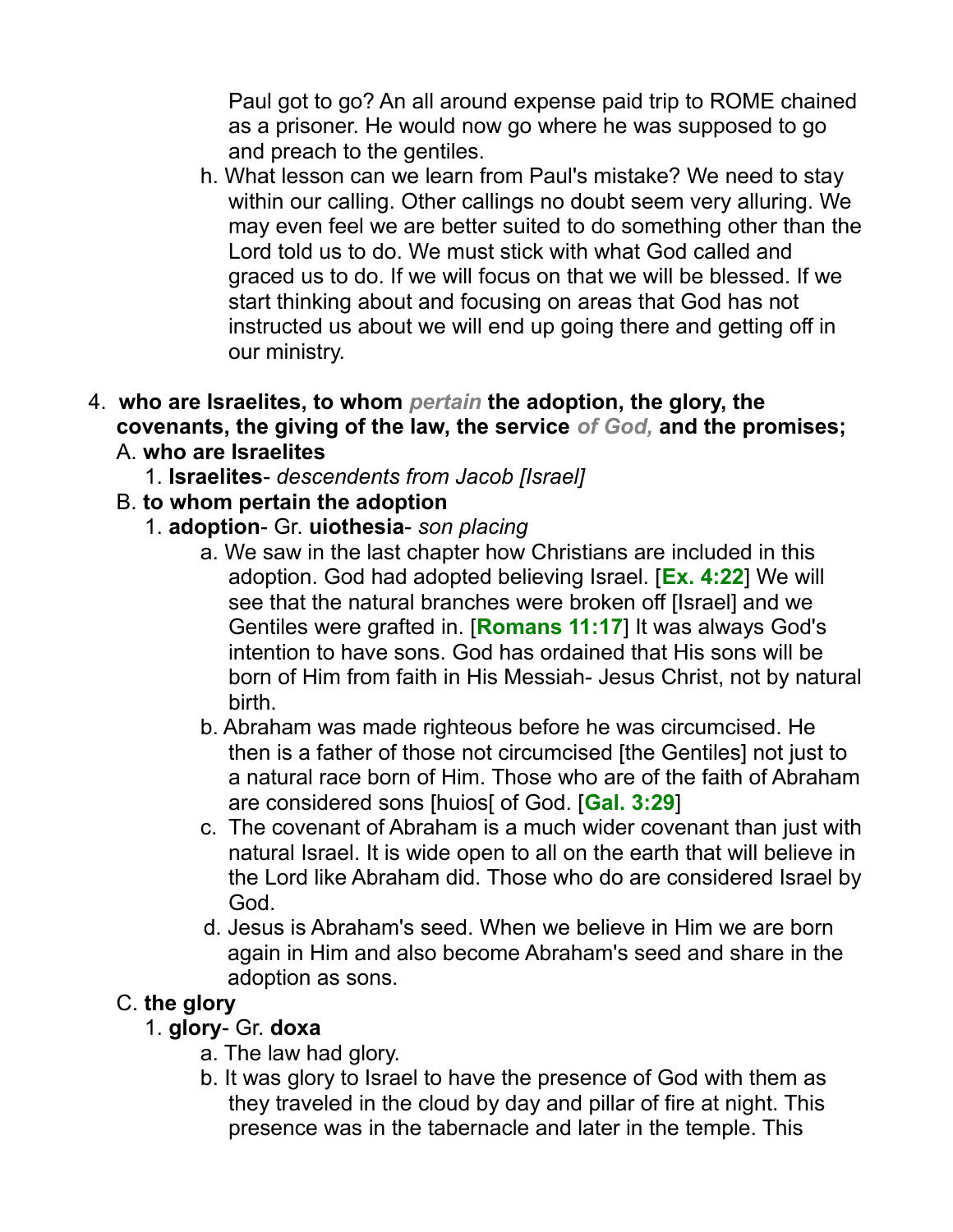presence was the Shekinah glory cloud.

c. This glory is now in us believers as the temple of God! [**2 Cor. 4:7**]

# D. **the covenants**

- 1. **covenants** Gr. **diatheke** *a disposition, arrangement, of any sort, which one wishes to be valid, the last disposition which one makes of his earthly possessions after his death, a testament or will*
	- a. Several covenants were given to the Israelites.
		- 1. **Abrahamic Covenant** [**Gen. 12, 15, 22**] This is the covenant God blessed Israel from all the way to Mt. Sinai. There they accepted a different covenant. Up until that time no one was killed for rebellion or sin. When the accepted the Law then they died when they rebelled and sinned.
		- 2. **Palestinean Covenant-** [**Gen. 15:18**]
		- 3. **Davidic Covenant-** [**2 Sam. 7:11-16**]
		- 4. **Mosaic Covenant-** [**Ex. 19**]
		- 5. **New Covenant-** [**Jer. 31:31**]
			- a. Not many people know that all we possess today in the New Covenant was actually promised to Israel, but not all of Israel, it was to believing Israel. Through God's grace the Gentiles were allowed into this New Covenant by faith. We could never partake by works. We still can't partake of the new covenant by works! If you will enjoy the benefits today of the new covenant then you must partake by faith in God's grace!
- E. **the giving of the Law-** Gr. **nomothesia-** *from nomos- law and tithemi- to place***-"***law placing"*
	- 1. Israel under the Abrahamic Covenant was a son to God, but they exchanged covenants. They went from a son placing covenant [Abrahamic Covenant] to a slave placing covenant [Mosaic Law]. They went from sons to slaves.
	- 2. Often Christians will exchange covenants after they get saved. They accepted the new covenant of grace and experience son placing. However, soon many take on the covenant of works- "law placing" and turn to their own works to please and earn from God. They lose the joy of being a son and take upon themselves the bondage of a slave.

# F. **and the service of God**

- 1. **service** Gr. **latreia** *to minister (to God), that is, render religious homage*
	- a. The service of the priests in the tabernacle and temple.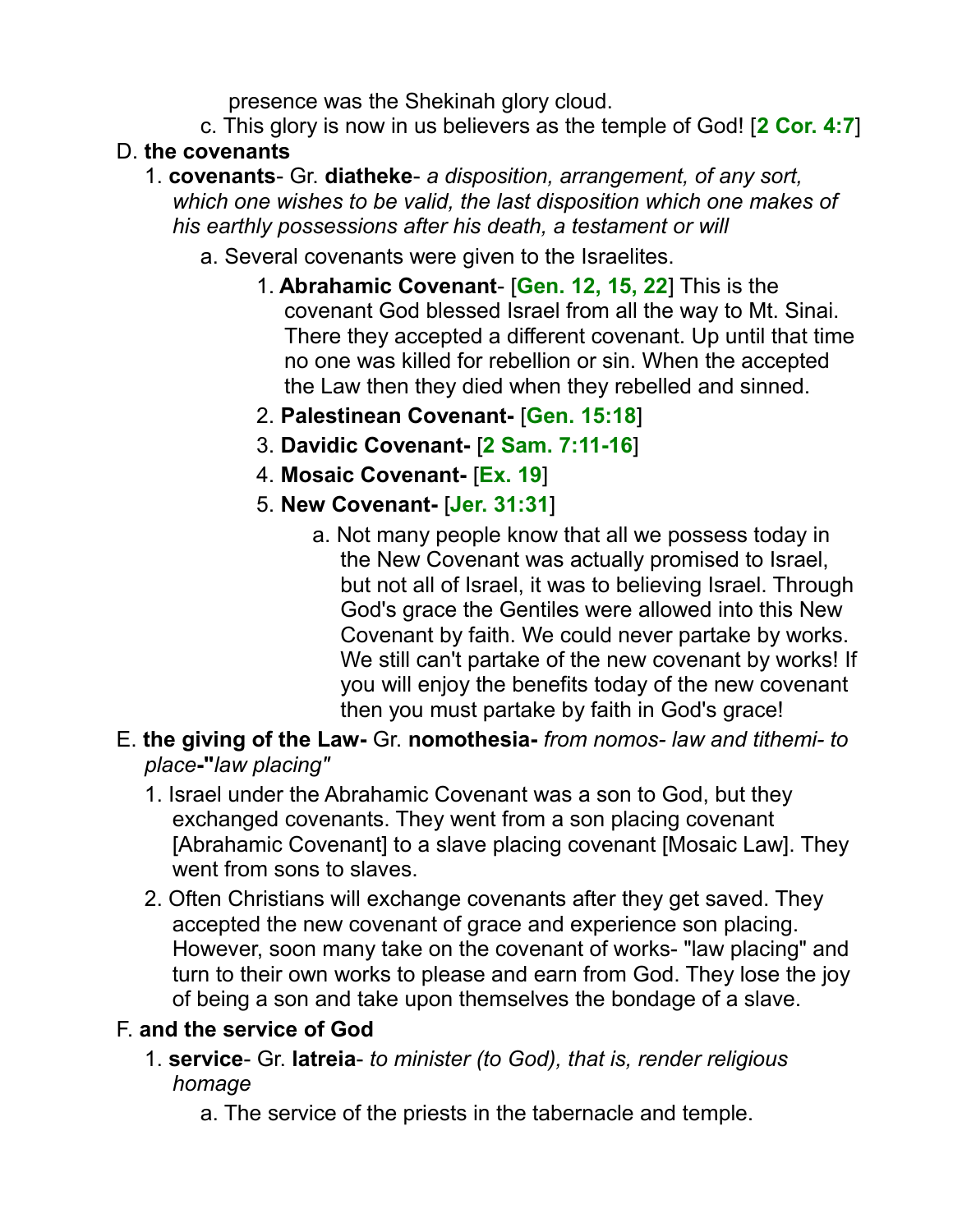b. We now as believers have been given the service of God. We are to continually offer up sacrifices of thanksgiving and praise to God! [**Heb. 13:15**]

## G. **and the promises**

- 1. **promises** Gr. **epaggalia** *an announcement (for information, assent or pledge; especially a divine assurance of good*
	- a. Under the Law God gave His divine assurance of good based upon their obedience to the Law.
	- b. Under the new covenant God gives us His divine assurance of good based upon Christ's obedience! [**Rom 5:19**] We enter into these promises through the obedience of faith. [**Rom. 1:5, Rom. 16:26**]
- 2. All the promises of God today are yes! That is because the perfect obedience of Christ on which they rest is unchanging! All we need to experience them is to add our AMEN of faith! [**2 Cor. 1:20**]
- H. We as Christians share in all these things through grace. We share adoption as sons, we share the glory, we share in the covenant of God, we share in the service of God, and of the promises. We participate in and by faith in Christ and His finished work. Praise to God!!
- 5. **of whom** *are* **the fathers and from whom, according to the flesh, Christ** *came,* **who is over all,** *the* **eternally blessed God. Amen.**

## A. **of whom are the fathers**

1. The Israelites come from the fathers- Abraham, Isaac, and Jacob. These are the patriarchal fathers.

## B. **and from whom**

1. Christ has his natural lineage not just from Adam, but through Abraham, Isaac, and Jacob. Christ is called the Seed of Abraham. [**Gal. 3:16**]

## C. **according to the flesh-** Gr**. kata sarx**

1. Christ was both God and man. His humanity was born of a virgin. He natural lineage can be traced back to Abraham, Isaac, and Jacob through Mary his mother.

# D. **Christ came**

1. What a blessed fact that **Christ came to us**. All religions make their adherents try to come to God. No, God came to us in Christ to bring us to where He is by grace through faith!

# E. **who is over all**

- 1. **over all** Gr. **epi pas** *upon or over all or everything*
- 2. In His humanity Christ humbled himself to be servant of all. However, in His deity, Christ is over all! Now in resurrection we have the God-man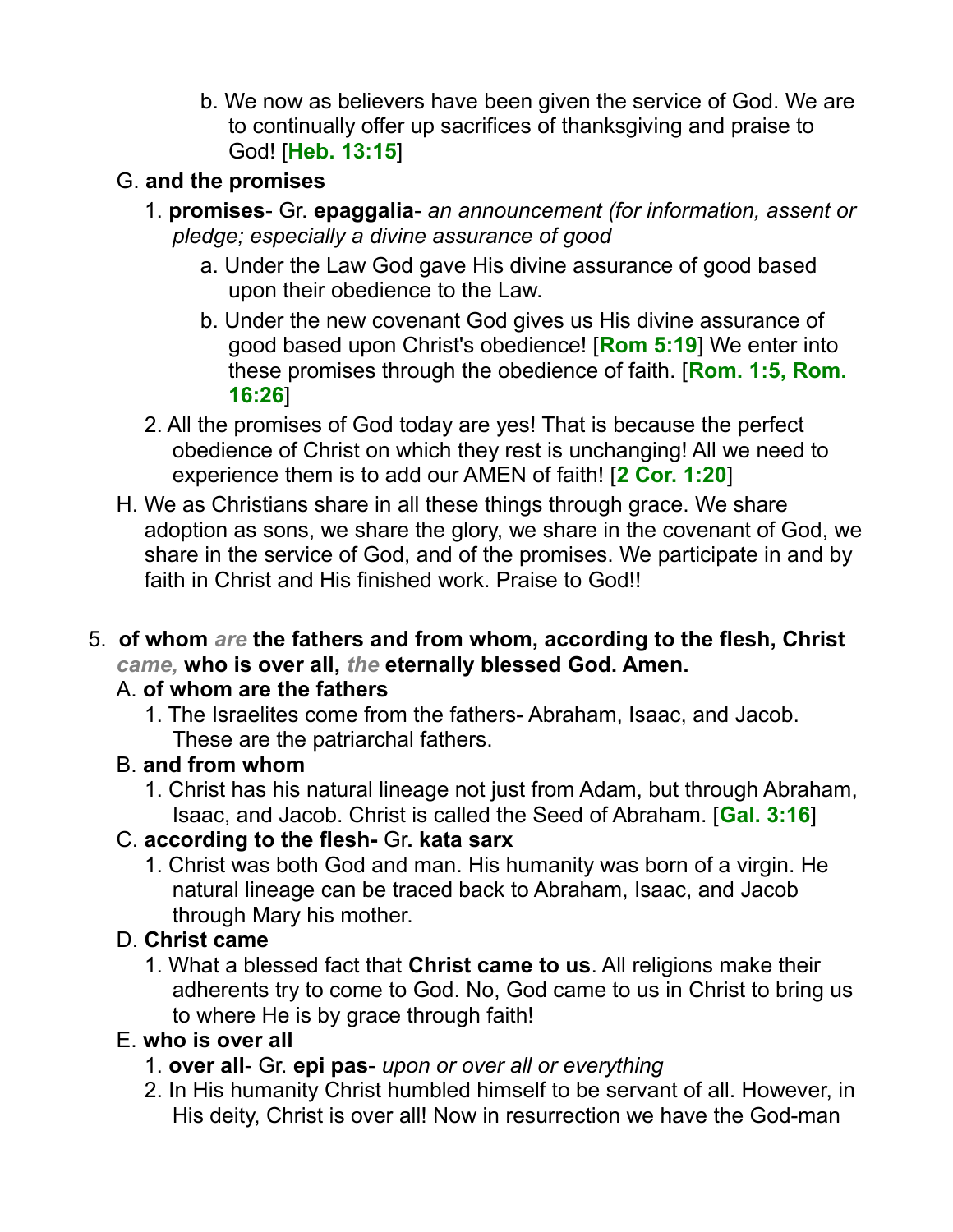who is over all!

- F. **the eternally blessed God**
	- 1. lit. Gr. -**God blessed unto the ages**
		- a. **blessed** Gr. **eulogetos-** *from eu-good; logeo- to speak- to speak good of; praise*
		- b. **God JESUS IS GOD IN THE FLESH!**
		- b. **unto the ages-** Gr. **eis aion** *unto and into all the time periods to come*. Christ made all time periods. [Heb. 1:2- worlds- lit. Gr **aion**ages] These time periods will stretch into eternity. Christ is the Father of Eternity. [Isa. 9:6- Everlasting Father- lit. Father of **Eternityl**
- G. **Amen** Gr. **amen** *so be it; it is so*
	- 1. God has left us to accept or reject His Son, promises, and truths. We can reject them or say amen to them! God has given us precious promises that are always yes according to God but we must add the amen to them for them to be effective in our lives! [**2 Cor. 1:20**- **the amen is by US!**]
	- 2. **Christ is over all blessed**! We need to say amen to that! Since Christ is over us and He is blessed then when we add our amen to that truth then His blessing is over everything to us. It is over our bodies, it is over our finances, it is over our possessions, It is over our family, It is over our ministry and church. It is over all! Amen!
	- 3. Christ is eternally blessed, but we need to add our amen and bless Him in our daily lives. His eternal blessing is over us!
- 6. **But it is not that the word of God has taken no effect. For they** *are* **not all Israel who** *are* **of Israel,**

# A. **But it is not that the word of God has taken no effect.**

- 1. **taken no affect-** Gr. **ekpipto** *ek-away or off; pipto- to fall- to fall off or away from.*
	- a. God's word and promises did not fall off or away from Israel. Israel fell off and away from them!
	- b. God promises are to those who believe. They fell off because of their unbelief.
- B. **For they are not all Israel who are of Israel**
	- 1. This is one of the keys to understanding this section of scripture. God only acknowledges Israel as those who believe in His grace through His Messiah- Jesus Christ. It matters not if they are naturally from the loins of Abraham or not. Abraham was made righteous before God because of his faith and not because of his heredity. So it is with the Gentiles. We are saved by faith in God's grace through Christ, not because of our natural birth. It is our spiritual birth that makes one a member of Israel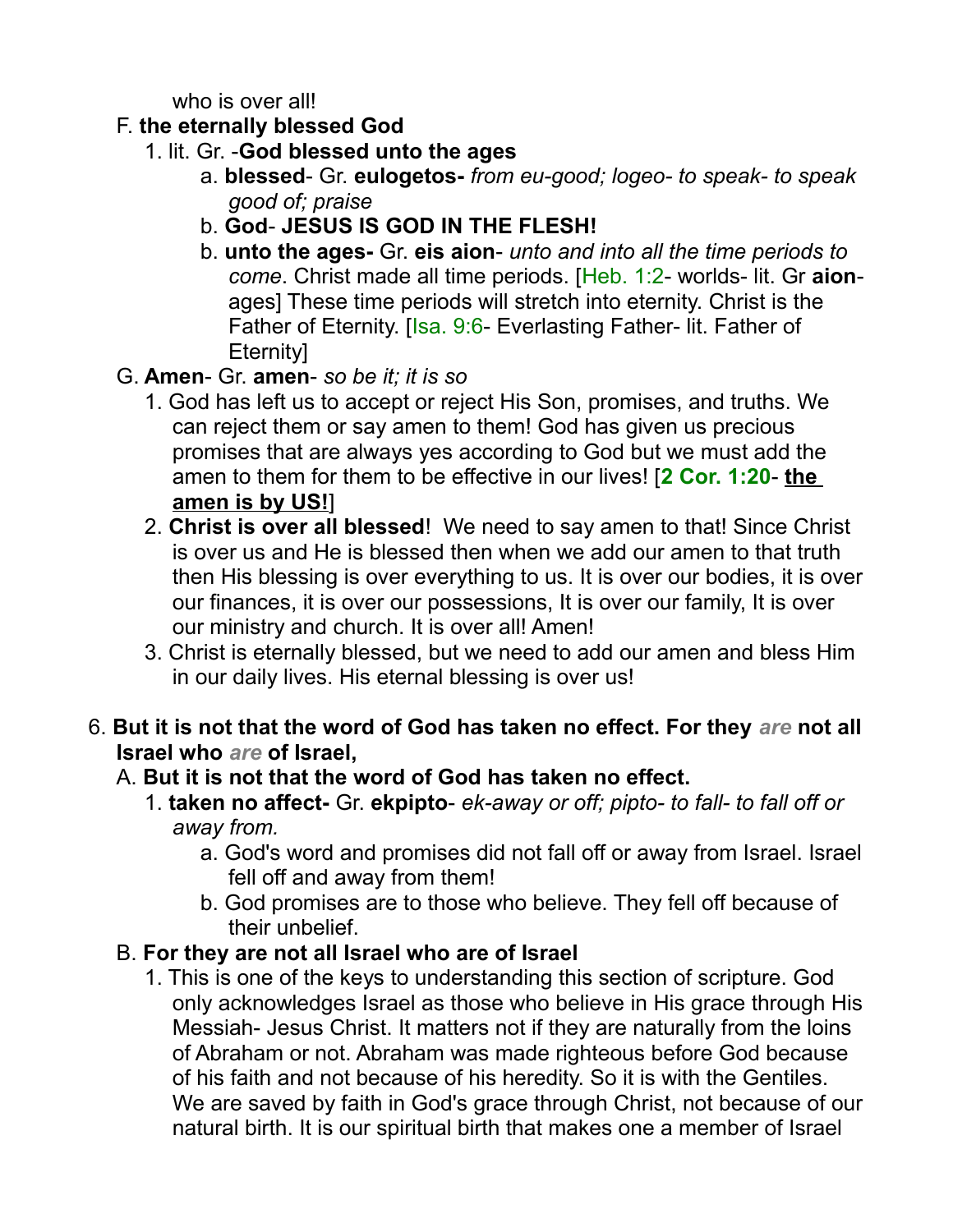in God's eyes. [**Rom. 4:11-12, Gal. 6:16**]

- 7. **nor** *are they* **all children because they are the seed of Abraham; but, "IN ISAAC YOUR SEED SHALL BE CALLED."** 
	- A. Abraham had many children, but the promise of God came to only one, which was Isaac. It was because Isaac was a believer. Ishmael was not a believer. Then Isaac had two sons. The promise came to Jacob and not Esau. This is because Jacob was a believer and Esau was not. Then Jacob had twelve sons. The promise went down to all twelve because all twelve were believers. The promise comes down upon all those who believe in the promise that righteousness comes by faith in the Lord whether they be Jew or Gentile. [**Rom. 3:9**] shows us that all Jews and Gentiles are sinners by nature and need salvation. [**Rom. 3:29-30**] shows us God's plan was to justify both groups the same way which is by faith in Christ. Any Jew or Gentile that accepts God's sovereign choice in the way of salvation – by grace and his mode of salvation- by faith will be accepted with God and be one of His holy people- Israel!
- 8. **That is, those who** *are* **the children of the flesh, these** *are* **not the children of God; but the children of the promise are counted as the seed.**
	- A. **That is, those who are the children of the flesh**
		- 1. These are natural born Jews.
	- B. **These are not the children of God**
		- 1. God's promise was to Abraham and His seed.
		- 2. Christ is the Seed of Abraham. [**Gal. 3:16**]
		- 3. Through the new birth we are placed into union with Jesus Christ and share His nature, calling, and position. By being in Him we become Abraham's seed and heirs according to the promise of righteousness by faith! [**Gal. 3:29**]
	- C. **but the children of the promise are counted as the seed**
		- 1. **counted** Gr. **logizomai** *accounted for*
		- 2. We like Isaac are children of promise. [**Gal. 4:28**]
		- 3. Those of faith are true children of Abraham. [**Gal. 3:7**]
- 9. **For this** *is* **the word of promise: "AT THIS TIME I WILL COME AND SARAH SHALL HAVE A SON."** 
	- A. **For this is the word of promise**
	- B. **AT THIS TIME I WILL COME AND SARAH SHALL HAVE A SON**
		- 1. **time** Gr. **kairos** *set period of time*
			- a. There is always a set time for God's promises to be fulfilled. We can't change that time or make a short cut.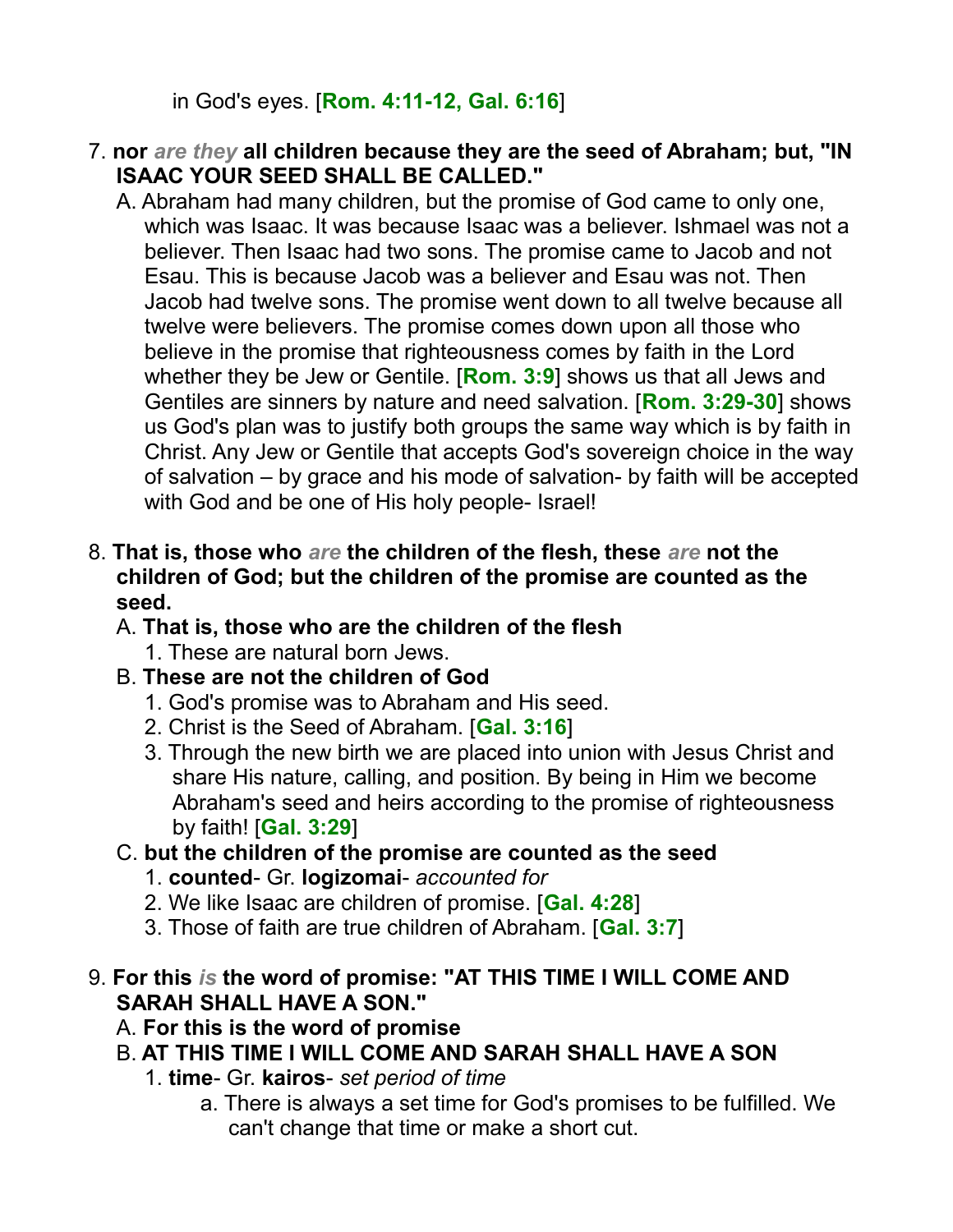2*.* **son**- Gr. **huios**- *son who is the legal heir*

a. The word **huios** here speaks of being the legal heir instead of the word **teknon** which means a small child.

b. Even though Sarah gave birth to a baby, that baby was considered a legal heir [**huios**] of Abraham.

- c. Christ Jesus in the legal heir of God. However, because of our union with Him by faith we have become joint heirs with Him and are called the sons [huios] of God. [**Rom. 8:17**, **Gal. 3:26**- KJV children- Gr. **huios**]
- 10. **And not only** *this,* **but when Rebecca also had conceived by one man,** *even* **by our father Isaac.**
	- A. **And not only this**
		- 1. Now we move down one generation
	- B. **but when Rebecca also had conceived**
		- 1. **conceived** Gr. **koite** from keimi- *to lie outstretched. The marriage bed; sexual intercourse.*
		- 2. She conceived twins.
	- C. **by one man, even by our father Isaac**
		- 1. **One man** Rebecca had twins but both children were from the same man Isaac.
		- 2. Ishmael was from Abraham and Hagar. Isaac was from Abraham and Sarah. The two sons were from two different parent pairs. However, both Jacob and Esau were from the same parent pair- Rebecca and Isaac. This means that God does not reject upon our parentage but upon whether we have faith in His grace or not.
- 11. **(for** *the children* **not yet being born, nor having done any good or evil, that the purpose of God according to election might stand, not of works but of Him who calls),** 
	- A. **for the children not yet being born**
		- 1. When, to whom, and how we are born has no bearing on our being accepted by God.
		- 2. Only spiritual birth matters in the kingdom of God. [**John 3:3, 2 Cor. 5:17**]
	- B. **nor having done any good or evil**
		- 1. The good or evil that we have done has no bearing on our being accepted by God. [**Eph. 2:8-9, Titus 3:5**]
	- C. **that the purpose of God according to the election might stand**
		- 1. **purpose** Gr. **prothesis** a *setting forth*, that is, (figuratively) *proposal* (*intention*)specifically the *show* bread
			- a. God's purpose was that all of mankind would be saved by the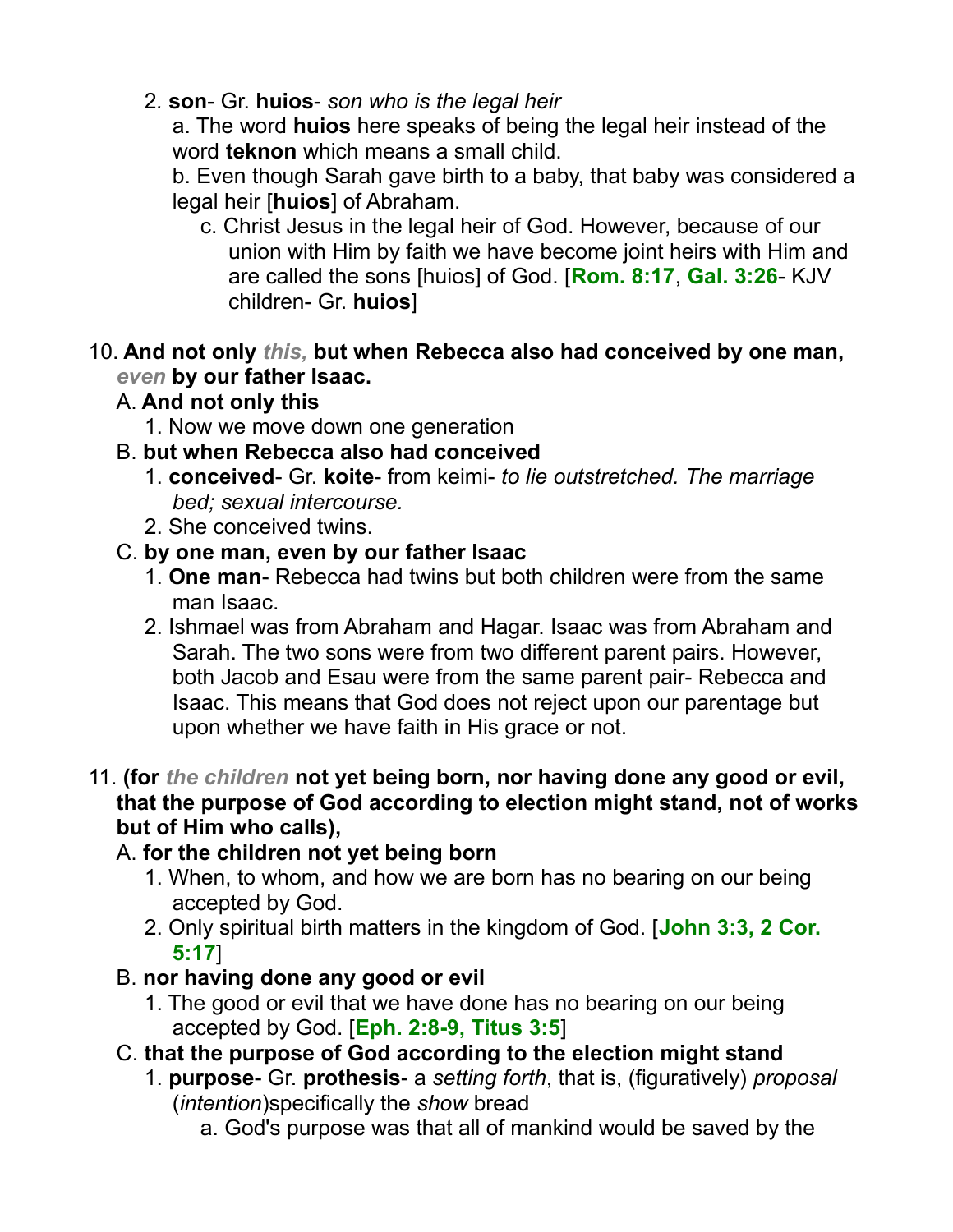finished work of Christ- death, burial, resurrection, ascension, and seating of the God-man Jesus Christ. This purpose was that all the work for redemption and salvation would be done by One Man- Jesus Christ. The results of this finished work God has purposed that it be offered freely by grace and to be accepted by faith. God's purpose is that all things would be from Christ, through Christ, and unto Christ's glory. This was God's purpose.

- 2. **election** Gr. **ekloge** *to select out*
	- a. Jesus died for every man that has ever lived. [**Heb. 2:9**] God calls all men to be saved. [**Mark 16:15**] It is not His will that any man perish but all be saved. [**1 Tim. 2:4, 2 Pet. 3:9**] Jesus said many are called but few are chosen, selected, elected. [**Matt. 22:14**]
	- b. Those who are selected are those who are in alignment with God's prescribed mode of receiving salvation which is by faith. Those who believe are chosen, selected, and elected!
	- c. Isaac and Jacob were selected not because of their birth pedigree or good works, but because of their faith in the Lord. Both Isaac and Jacob are found in the Hall of Faith in Hebrews 11.
- 3. **might stand** Gr. **meno** *to stay or remain*

## D. **not of works but of Him who calls**

1. We are not chosen by God because of our natural birth or good works but by answering the call of God's grace!

# 12. **it was said to her, "THE OLDER SHALL SERVE THE YOUNGER."**

- A. **elder** Gr. **meizon** *larger or greater*
	- 1. Esau was greater in the family by birth order. He might have been larger in physique and physical abilities as well as he was a mighty hunter.
- B. **younger** Gr. **elasson** *smaller or lesser*
	- 2. Jacob was lesser in the family by birth order. He might have been smaller in physique and physical abilities and stayed within the tents.
- C. **shall serve** There is a spiritual principle here. The flesh is the elder in our being. Our new birth is the younger. God has ordained that the elder serve the younger.
	- 1. Jacob was chosen by God to rule instead of Esau because He was a believer, not because of his birth position, physical abilities, or greater morality. Jacob was a jerk!
- D. In the Patriarchs we see a pattern in which the eldest firstborn is rejected that the blessing of Abraham [a blessing of grace] would pass from one whom it was owed and deserved to one that it was not owed or deserved.
	- 1. Abraham's son Ismael was rejected as firstborn and it fell upon Isaac the younger.
	- 2. Isaac's son Esau was rejected as firstborn and it fell upon Jacob the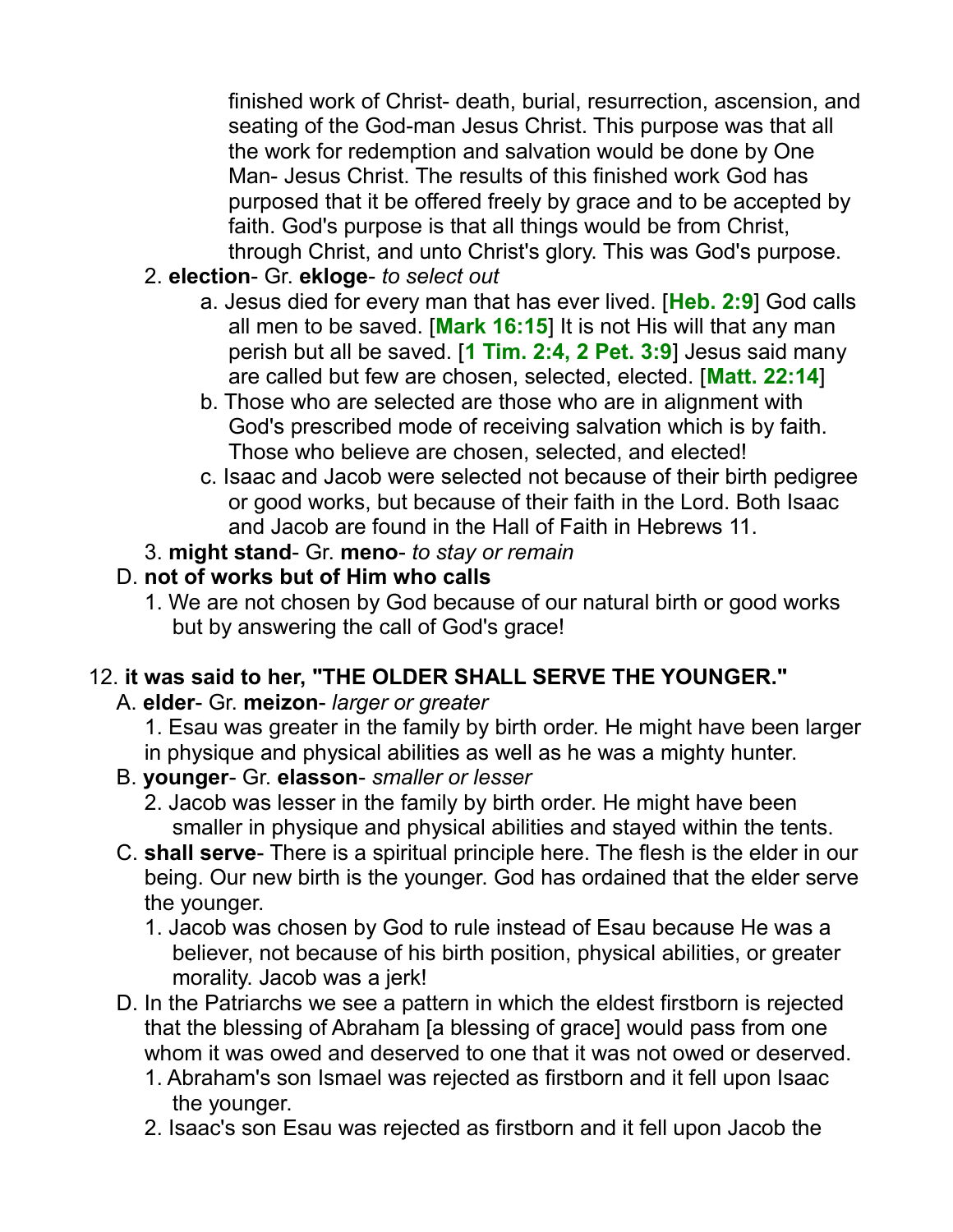younger.

- 3. Jacob's son Reuben was rejected as firstborn and it fell upon Joseph the younger [*The coat with sleeves Jacob gave him was a sign of rulership among the sons-this should have gone to the firstborn*].
- 4. Joseph's son Manasseh was rejected as firstborn and it fell upon Ephraim
	- a. Each of these elder sons were rejected so the blessing of grace would fall upon the one who did not earn it or deserve it. They simply believed and they were chosen by God!
	- b. None of them received the blessing because of anything in them inherently but because of their faith in the Lord.
	- c. Jesus, God's firstborn was rejected for us on the cross so the blessing of Abraham would come upon us who had not earned it or deserved it, who would be born to God later! [**Gal. 3:13-14**] We now have the blessing of Abraham, the blessing of grace, upon us by faith!

# 13. **As it is written, "JACOB I HAVE LOVED, BUT ESAU I HAVE HATED."**  A. **As it is written**

1. This was written in the book of Malachi. [**Mal. 1:2-3**] This was written long after Esau and Jacob had died. God did not say this prior to them being born.

# B. **Jacob I have loved**

# C. **but Esau I have hated**

- 1. to hate someone in Hebrew vernacular does not always mean hate in our sense. It meant to refuse, not chose, or not to prefer.
- 2. Jacob was tricked by Laban on his wedding night and was given Leah instead of Rachel. This is what Genesis records: **Gen 29:30** Then *Jacob* also went in to Rachel, and **he also loved Rachel more than Leah**. And he served with Laban still another seven years. **Gen 29:31** When the LORD saw that **Leah** *was* **hated**, He opened her womb; but Rachel *was* barren.
	- a. Notice that it does not say that Jacob did not love Leah. It says that he loved Rachel more than Leah. In the next line it says that Leah was hated. This means she was not chosen or preferred by Jacob.
- 3. God did not hate [did not choose or prefer] Esau because of his works or birth order. He was hated in the respect that God chose Jacob over him because of his faith and Esau's unbelief.

# D. **A couple of thoughts here before we proceed:**

1. Paul has pointed out different individuals here in this chapter that lived in the Old Testament who God rejected and those who he accepted.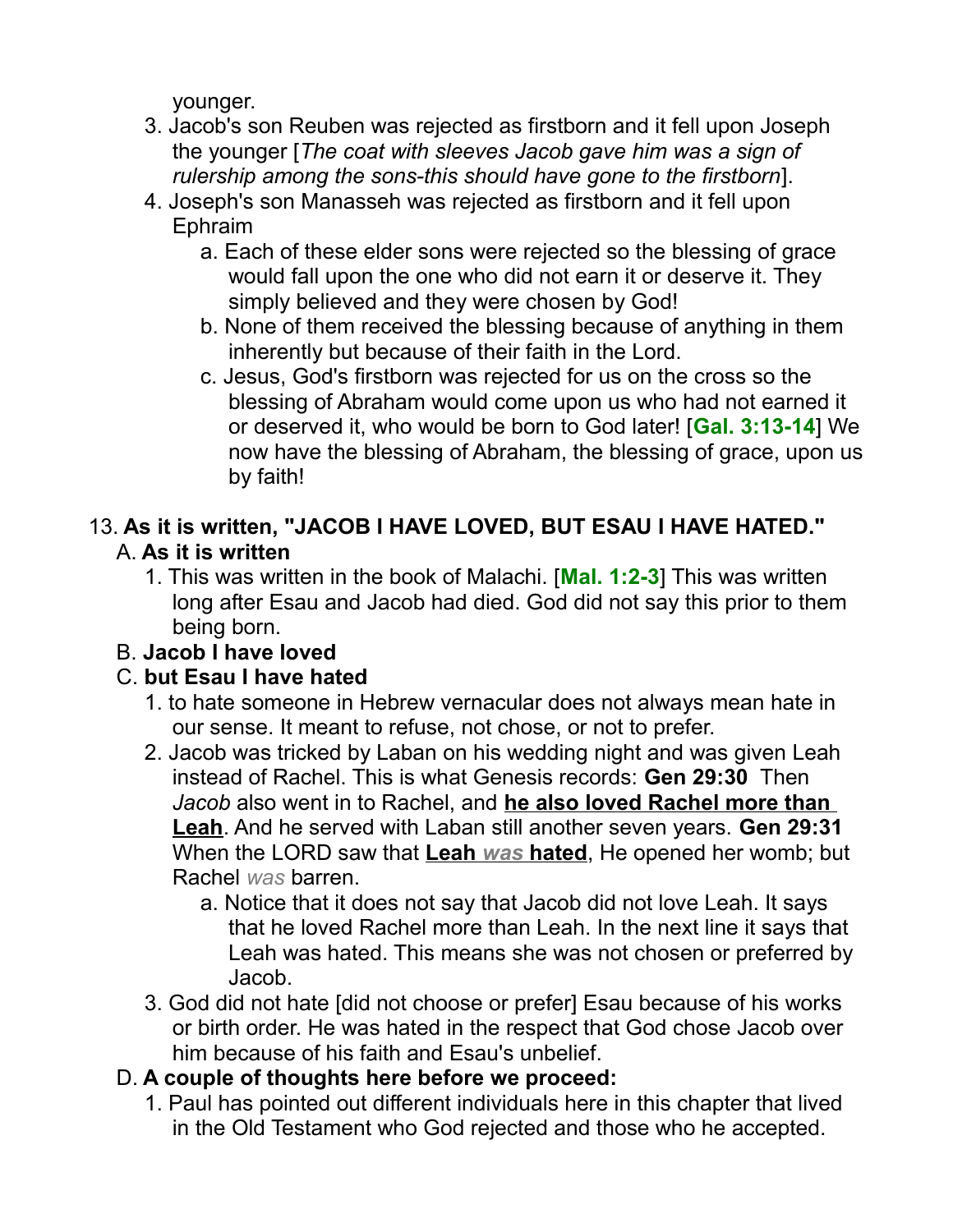- 2. God's acceptance and rejection was not based upon birth or works, but upon faith or unbelief.
- 3. Calvinists love to use this chapter to teach their individual election based upon divine sovereignty alone. **It is very important to note that all of those Paul just spoke of being accepted by God in this chapter are found in the Hall of Faith in Hebrews 11!** By faith Abraham. By faith Isaac. By faith Jacob.
- 4. This chapter deals with God sovereign choice of who He will save by His grace. The next chapter will show that the ones God sovereignly chooses to save and bless are those who believe! [**Rom. 10:9-10, 13**]
- 5. God will use the patriarchs to reveal his choice of saving by grace instead of man's works and worthiness. Now Paul will focus on the nation of Israel and the Gentiles. Paul used the patriarchs as a set up to teach about Israel and the Jews. Again this chapter is not focused on individual salvation.
- 6. The Jews thought they deserved blessing because of their birth [from Abraham]. They also thought they deserved salvation because of their deeds. Paul uses the patriarchs to teach that God does not chose people because of their natural birth or their good deeds. The Gentiles were blessed because of faith in God's grace not because of their birth or good deeds. God is righteous in rejecting unbelieving Israel and righteous in accepted the believing Gentiles. That was His sovereign choice in the way of salvation and mode of salvation.

#### 14. **What shall we say then?** *Is there* **unrighteousness with God? Certainly not!**

## A. **Is there unrighteousness with God? Certainly not!**

- 1. God is not unrighteous at all. His promise of blessing has always been given out of grace and not by human merit.
- 2. God is not unrighteous by choosing the way of salvation [grace through Christ] and the mode of salvation [faith in Christ]. He chose that plan from the beginning and God stuck to it! Christ was the lamb slain from the foundation of the world! The grace/faith plan was His sovereign choice from the beginning. He is God and He could make His salvation plan any way He wanted as long as it did not violate His nature and character.
- 3. God is righteous and will make any person righteous who will place their faith in Christ.

#### 15. **For He says to Moses, "I WILL HAVE MERCY ON WHOMEVER I WILL HAVE MERCY, AND I WILL HAVE COMPASSION ON WHOMEVER I WILL HAVE COMPASSION."**